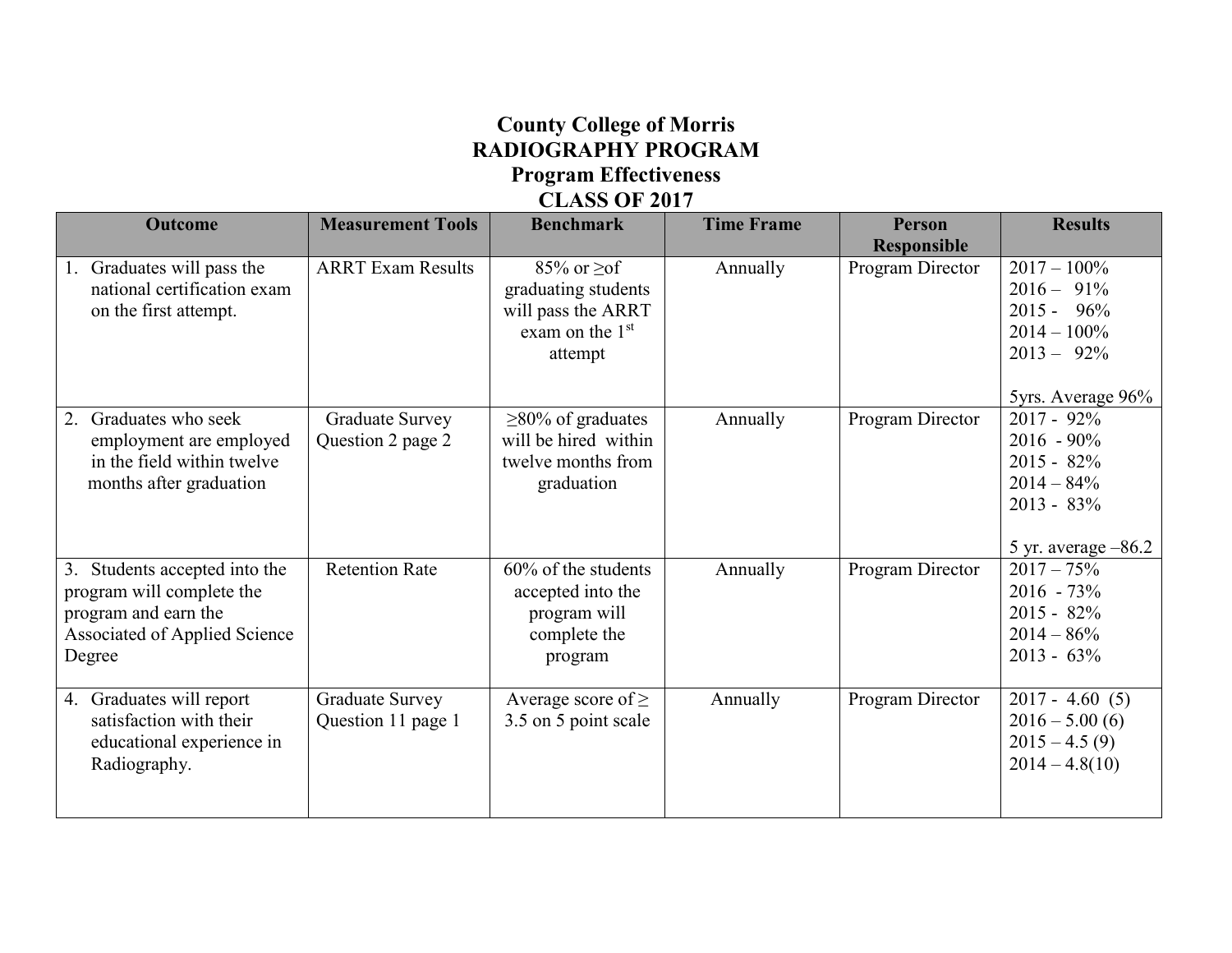| 5. Employers will identify  | <b>Employer Survey</b> | Average score of            | Annually | Program Director | $2017 - 5.0(3)$             |
|-----------------------------|------------------------|-----------------------------|----------|------------------|-----------------------------|
| graduates as satisfactory   | Question 11 page 1     | $\geq$ 3.5 on 5 point scale |          |                  | $2016 - 4.1(10)$            |
| with respect to entry level |                        |                             |          |                  | $\vert 2015 - 4.5(9) \vert$ |
| skills.                     |                        |                             |          |                  | $2014 - 4.6(5)$             |
|                             |                        |                             |          |                  |                             |
|                             |                        |                             |          |                  |                             |

## **Action/Analysis of Program Effectiveness:**

**1. Graduates will pass the American Registry of Radiologic Technologist National Certification Exam on on the first attempt: Measurement tool: ARRT exam results**

| <b>YEAR</b> | <b>NO. OF EXAMINEES</b> | % THAT PASSED 1 <sup>st</sup> Attempt   | <b>SCALED SCORE</b> |
|-------------|-------------------------|-----------------------------------------|---------------------|
| 2013        | 29                      | 93 (25 of 27 passed)                    | 85.0                |
| 2014        |                         | 100(26 of 26 passed)                    | 85.2                |
| 2015        | 28                      | 96 (27 of 28 passed)                    | 86.0                |
| 2016        |                         | 91 (20 of 22 passed)                    | 87.0                |
| 2017        |                         | $100(28 \text{ of } 28 \text{ passed})$ | 85.0                |

The program has established a benchmark of 85% of the graduates is expected to pass the ARRT examination on the first attempt. The program has consistently exceeded this benchmark. The five year average for the program on the ARRT exam is 96% (95.8). Faculty will continue to monitor the situation and ensure that the program curriculum reflect any new changes. Because the program is meeting the benchmark at this time, no major changes other than routine revisions and adjustments of courses are indicated.

The Class of 2017 had 100% pass rate on the ARRT exam. The program did remind the 2017 graduates prior to graduation how important it is for them to reach out to the radiography faculty after the first ARRT failure, but fortunately that was not needed with this class.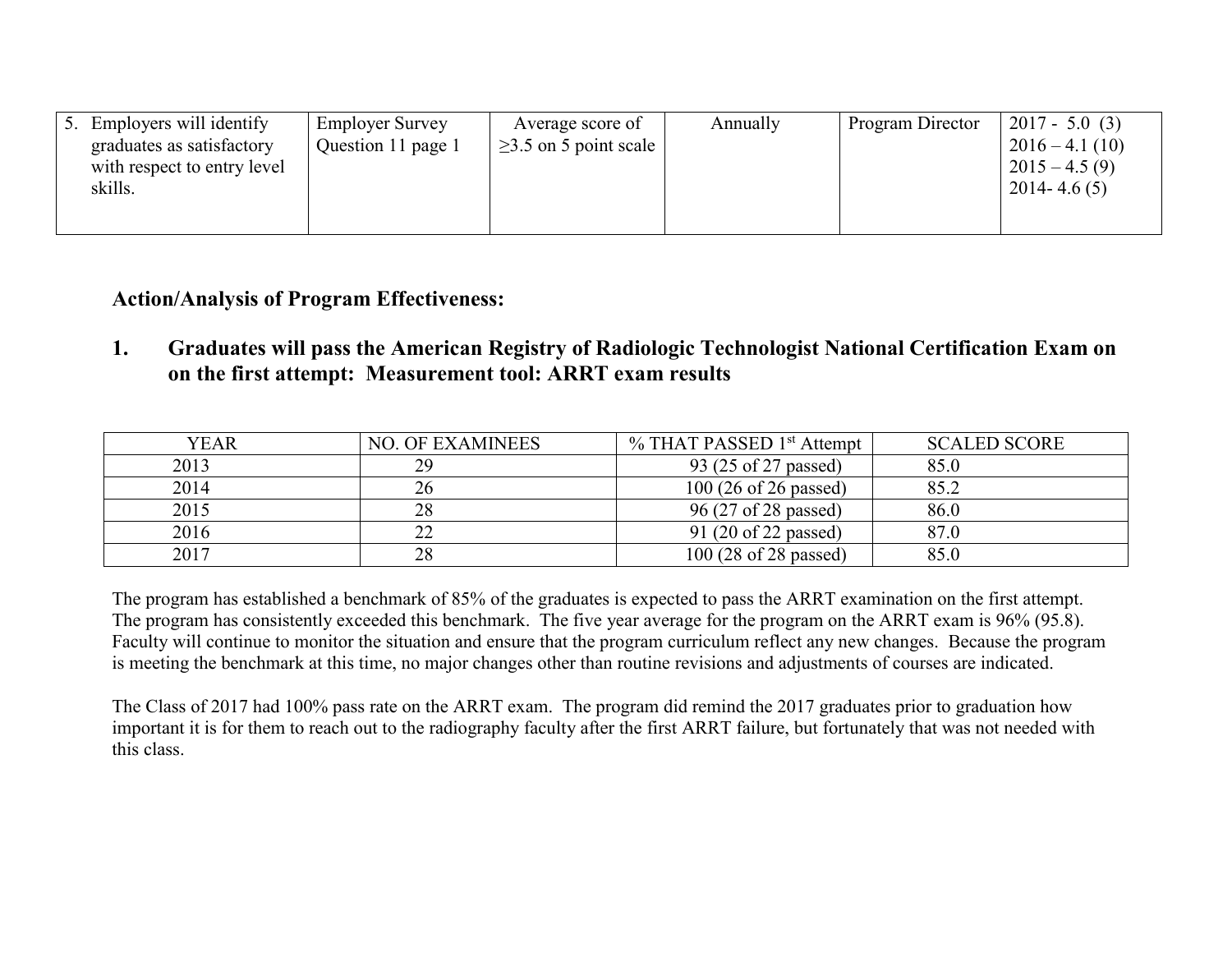**2. Employment Rate: The program benchmark for this outcome is to have 80% of the graduates seeking employment at graduation, to be employed within twelve months of graduation. Measurement tool: Graduate Survey**

| <b>YEAR</b> | <b>No. of Graduates verses</b> | No. Employed within six | <b>No. of Graduate Surveys</b> |
|-------------|--------------------------------|-------------------------|--------------------------------|
|             | <b>Seeking Employment</b>      | <b>Months</b>           | <b>Returned</b>                |
| 2013        | 29<br>(24)                     | (20/24)<br>83%          |                                |
| 2014        | (26)<br>26                     | (22/26)<br>84%          |                                |
| 2015        | 27                             | (22/27)<br>81%          | 09                             |
| 2016        |                                | (20/22)<br>90%          | 05                             |
| 2017        | (25)<br>27                     | (25/27)<br>92%          |                                |

Class of 2017: The majority of the graduates found jobs within the six month benchmark because the economy has improved in comparison from the last few years. Several of the graduates were able to obtain full time positions and not just per diem or part time positions. The return rate of the graduate survey continues to be small. Of the 27 graduates, only 5 graduate surveys were returned. The program would like to have at least 70% of the graduates return there survey, the program will continue to work on this problem.

With the Class of 2015 and Class of 2016 the program used the graduates personal email accounts. The program had hoped to get a better return with this new procedure however the survey return is not improving if anything it continues to get worse. The program faculty has decided at their July 2018 annual meeting to change back to the mail system for the 2018 graduate surveys.

Hospital for Special Surgery has hired our graduates each year for the past five years for full time employment. However, this was the third year that they did not hire graduates for full time positions. The program director received information from Hospital for Special Surgery that they have decided to hire all new Radiologic Technologists in per diem positions and if they are pleased with their performance move them into permanent part time and/or full time positions in the future. All of our graduates hired from the Class of 2013, 2014, 2015, 2016 and 2017 are now full time employees for the Hospital of Special Surgery.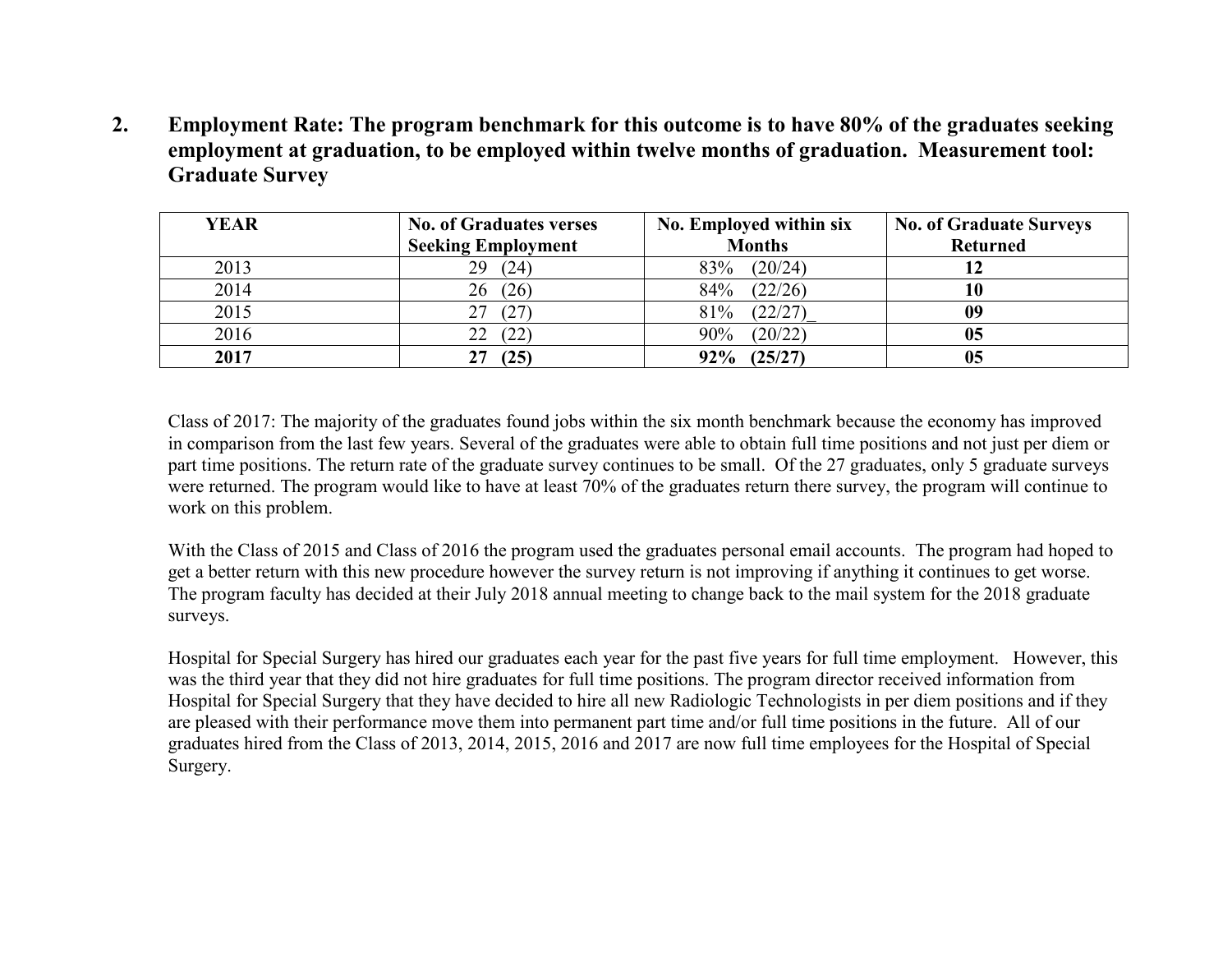**3. Students accepted into the program will complete the program and earn the Associate of Applied Science Degree. Measurement Tool: Program retention rate.**

| YEAR | No. Accepted | No. Graduated | Percent who Completed |
|------|--------------|---------------|-----------------------|
| 2013 |              | 20            | 63%                   |
| 2014 |              |               | 86%                   |
| 2015 |              |               | 82%                   |
| 2016 |              |               | 73%                   |
| 2017 |              |               | 75%                   |

2017: This year the program graduated 75% of the students that were admitted in 2015 and graduated in 2017. This retention rate continues to be better than the program as seen in a several years. In the fall 2015 semester the program accepted 36 students. Is the excellent retention rate due to the smaller class size? Since this is the fourth class with the lower number of admitted students the program feels that we will need to continue to monitor the retention rate and see if it continues to stay higher than prior to the Class of 2014. The program will continue to monitor this tool closely for another year.

The program received 175 applications for the class entering in the Fall 2019. Since this was approximately 60 more candidates than in the past, the program accepted 45 students for the fall 2019 semester. The program will closely watch the retention rare for the Class of 2020 to see if there is a decrease in the percentage of students who complete the program.

## **4. Graduate and Employer satisfaction with respect to the educational experience and entry level skills. Measurement Tools: Graduate and Employer Surveys**

The program continues to get a low return response of graduate surveys. For the Class of 2013, the program received 12 completed survey from the 29 mailed, for the Class of 2014 the program received 10 of the 28 sent to the graduates personal email accounts. The Class of 2015, the graduate personal email account was again used to send the surveys. For the Class of 2015 nine surveys were completed and returned. The program used the email system for the Class of 2016 and has only received six completed surveys. For the class of 2017, only five returns were completed. The program had hoped to improve this number by stressing to the students at their exit interview the importance of completing the survey and returning it.